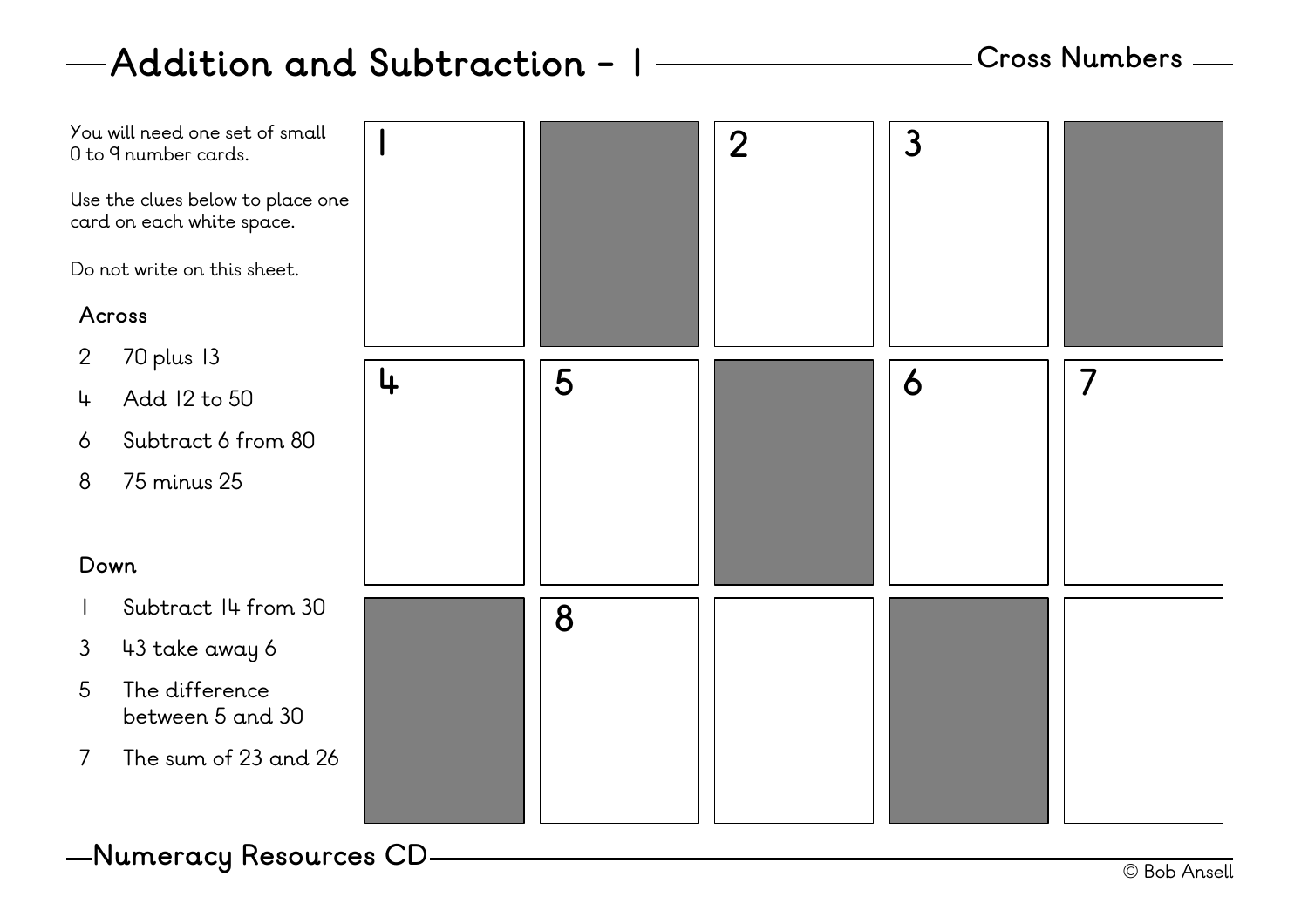# **Addition and Subtraction - 2**

### **Cross Numbers**



© Bob Ansell **Numeracy Resources CD**